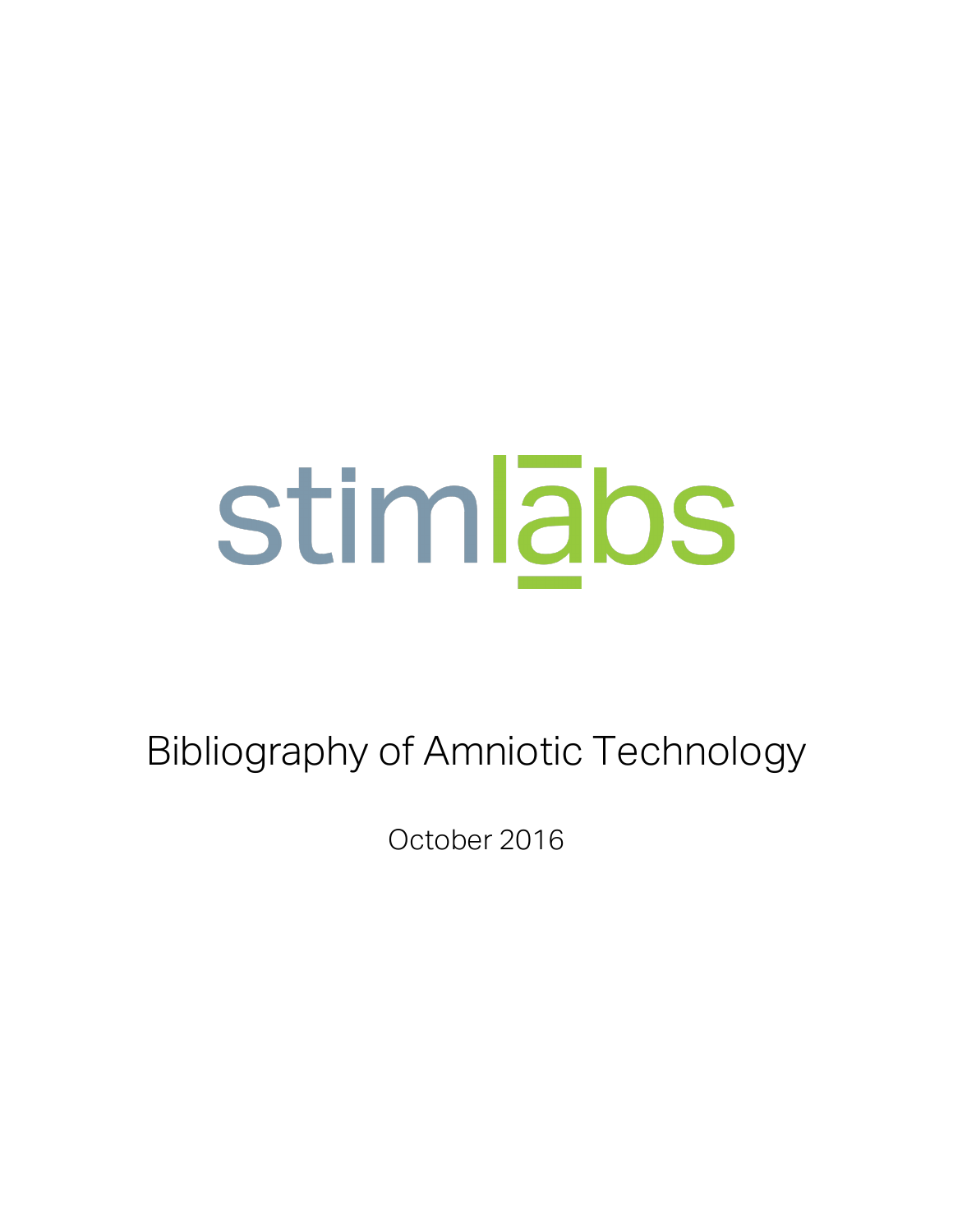#### **Bibliography of Amniotic Technology**

#### **Orthopedic/ Spine/ Sports Medicine**

- 1. Nogami M, Kimura T, Seki S, Matsui Y, Yoshida T, Koike-Soko C, Okabe M, Motomura H, Gejo R, Nikaido T. A Human Amnion-Derived Extracellular Matrix-Coated Cell-Free Scaffold for Cartilage Repair: In Vitro and In Vivo Studies. Tissue Eng Part A. 2016 Apr;22(7-8):680-8. doi: 10.1089/ten.TEA.2015.0285.
- 2. Vines JB, Aliprantis AO, Gomoll AH, Farr J. Cryopreserved Amniotic Suspension for the Treatment of Knee Osteoarthritis. J Knee Surg. 2016 Aug;29(6):443-50. doi: 10.1055/s-0035-1569481. Epub 2015 Dec 18.
- 3. Riboh JC, Saltzman BM, Yanke AB, Cole BJ. Human Amniotic Membrane-Derived Products in Sports Medicine: Basic Science, Early Results, and Potential Clinical Applications. Am J Sports Med. 2016 Sep;44(9):2425-34. doi: 10.1177/0363546515612750. Epub 2015 Nov 19.
- 4. Werber B. Amniotic Tissues for the Treatment of Chronic Plantar Fasciosis and Achilles Tendinosis. J Sports Med (Hindawi Publ Corp). 2015;2015:219896. doi: 10.1155/2015/219896. Epub 2015 Sep 27.
- 5. Shu J, Pan L, Huang X, Wang P, Li H, He X, Cai Z. Transplantation of human amnion mesenchymal cells attenuates the disease development in rats with collagen-induced arthritis. Clin Exp Rheumatol. 2015 Jul-Aug;33(4):484-90. Epub 2015 May 11.
- 6. Hanselman AE, Lalli TA, Santrock RD. Topical Review: Use of Fetal Tissue in Foot and Ankle Surgery. Foot Ankle Spec. 2015 Aug;8(4):297-304. doi: 10.1177/1938640015578513. Epub 2015 Mar 26. Review.
- 7. Subach BR, Copay AG. The use of a dehydrated amnion/chorion membrane allograft in patients who subsequently undergo reexploration after posterior lumbar instrumentation. Adv Orthop. 2015;2015:501202. doi: 10.1155/2015/501202. Epub 2015 Jan 13.
- 8. Keeley R, Topoluk N, Mercuri J. Tissues reborn: fetal membrane-derived matrices and stem cells in orthopedic regenerative medicine. Crit Rev Biomed Eng. 2014;42(3-4):249- 70. Review.
- 9. Zelen CM, Snyder RJ, Serena TE, Li WW. The use of human amnion/chorion membrane in the clinical setting for lower extremity repair: a review. Clin Podiatr Med Surg. 2015 Jan;32(1):135-46. doi: 10.1016/j.cpm.2014.09.002. Review.
- 10. Warner M, Lasyone L. An Open-label, Single-center, Retrospective Study of Cryopreserved Amniotic Membrane and Umbilical Cord Tissue as an Adjunct for Foot and Ankle Surgery. Surg Technol Int. 2014 Nov;25:251-5.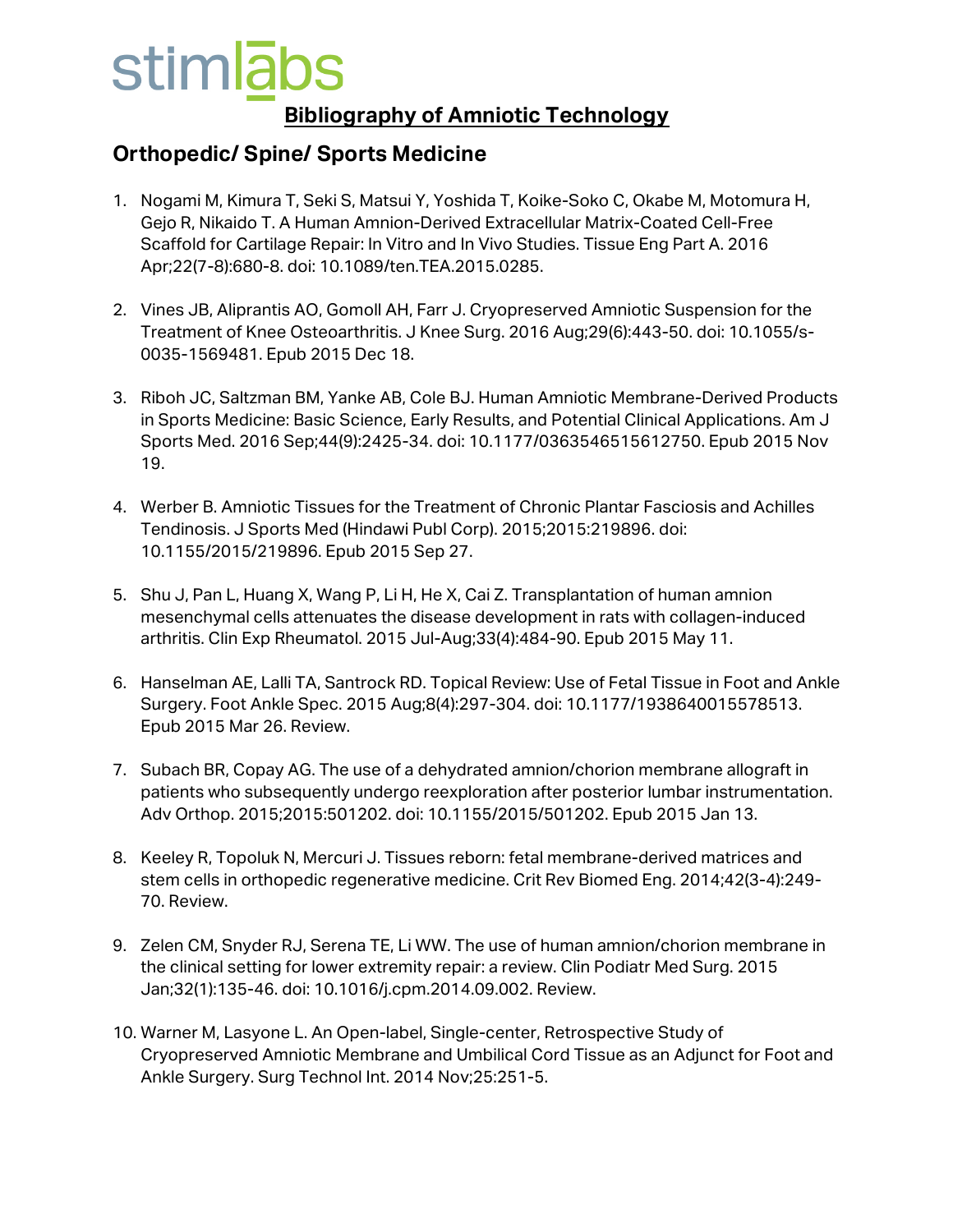#### **Bibliography of Amniotic Technology**

- 11. Liu PF, Guo L, Zhao DW, Zhang ZJ, Kang K, Zhu RP, Yuan XL. Study of human acellular amniotic membrane loading bone marrow mesenchymal stem cells in repair of articular cartilage defect in rabbits. Genet Mol Res. 2014 Sep 29;13(3):7992-8001. doi: 10.4238/2014.September.29.12.
- 12. Hanselman AE, Tidwell JE, Santrock RD. Cryopreserved human amniotic membrane injection for plantar fasciitis: a randomized, controlled, double-blind pilot study. Foot Ankle Int. 2015 Feb;36(2):151-8. doi: 10.1177/1071100714552824. Epub 2014 Sep 23.
- 13. Buckland J. Osteoarthritis: blocking cartilage damage in a rat model of OA by intraarticular injection of an amniotic membrane allograft. Nat Rev Rheumatol. 2014 Apr;10(4):198. doi: 10.1038/nrrheum.2014.26. Epub 2014 Feb 25. No abstract available.
- 14. Willett NJ, Thote T, Lin AS, Moran S, Raji Y, Sridaran S, Stevens HY, Guldberg RE. Intraarticular injection of micronized dehydrated human amnion/chorion membrane attenuates osteoarthritis development. Arthritis Res Ther. 2014 Feb 6;16(1):R47. doi: 10.1186/ar4476.
- 15. Tomita T, Hayashi N, Okabe M, Yoshida T, Hamada H, Endo S, Nikaido T. New dried human amniotic membrane is useful as a substitute for dural repair after skull base surgery. J Neurol Surg B Skull Base. 2012 Oct;73(5):302-7. doi: 10.1055/s-0032-1321506.
- 16. Zelen CM, Poka A, Andrews J. Prospective, randomized, blinded, comparative study of injectable micronized dehydrated amniotic/chorionic membrane allograft for plantar fasciitis--a feasibility study. Foot Ankle Int. 2013 Oct;34(10):1332-9. doi: 10.1177/1071100713502179. Epub 2013 Aug 14.
- 17. Muttini A, Salini V, Valbonetti L, Abate M. Stem cell therapy of tendinopathies: suggestions from veterinary medicine. Muscles Ligaments Tendons J. 2012 Oct 16;2(3):187-92. Print 2012 Jul.

#### **Nerve/ Neurology**

- 18. Zhou HL, Zhang XJ, Zhang MY, Yan ZJ, Xu ZM, Xu RX. Transplantation of Human Amniotic Mesenchymal Stem Cells Promotes Functional Recovery in a Rat Model of Traumatic Spinal Cord Injury. Neurochem Res. 2016 Jun 28. [Epub ahead of print]
- 19. Zhou H, Zhang H, Yan Z, Xu R. Transplantation of human amniotic mesenchymal stem cells promotes neurological recovery in an intracerebral hemorrhage rat model. Biochem Biophys Res Commun. 2016 Jun 24;475(2):202-8. doi: 10.1016/j.bbrc.2016.05.075. Epub 2016 May 14.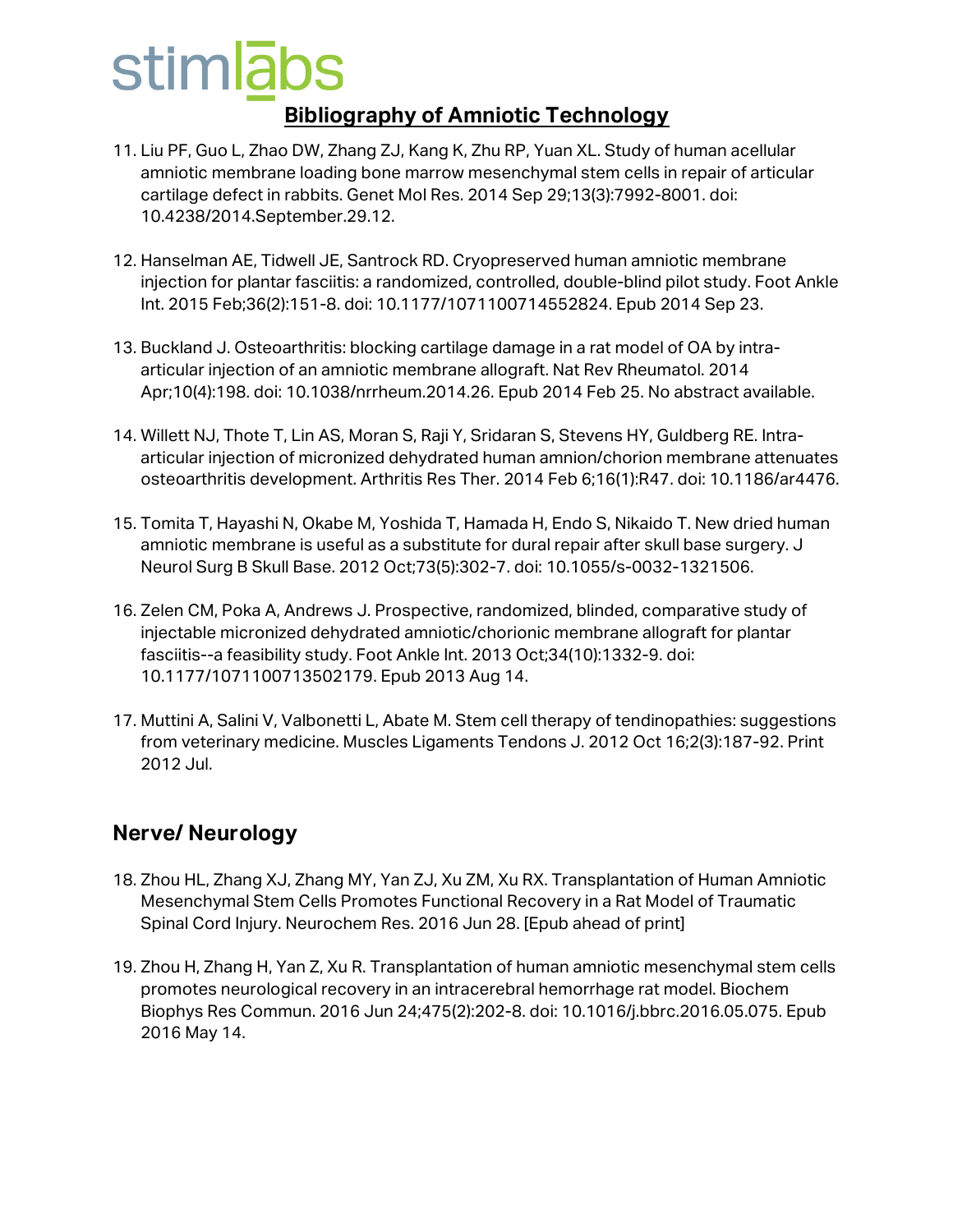- 20. Qin M, Chen R, Li H, Liang H, Xue Q, Li F, Chen Y, Zhang X. Direct Reprogramming of Human Amniotic Fluid Stem Cells by OCT4 and Application in Repairing of Cerebral Ischemia Damage. Int J Biol Sci. 2016;12(5):558-68. doi: 10.7150/ijbs.11051.
- 21. Fairbairn NG, Ng-Glazier J, Meppelink AM, Randolph MA, Winograd JM, Redmond RW. Improving Outcomes in Immediate and Delayed Nerve Grafting of Peripheral Nerve Gaps Using Light-Activated Sealing of Neurorrhaphy Sites with Human Amnion Wraps. Plast Reconstr Surg. 2016 Mar;137(3):887-95. doi: 10.1097/01.prs.0000479996.04255.60.
- 22. Fairbairn NG, Ng-Glazier J, Meppelink AM, Randolph MA, Valerio IL, Fleming ME, Winograd JM, Redmond RW. Light-Activated Sealing of Nerve Graft Coaptation Sites Improves Outcome following Large Gap Peripheral Nerve Injury. Plast Reconstr Surg. 2015 Oct;136(4):739-50. doi: 10.1097/PRS.0000000000001617.
- 23. Zhu S, Li J, Zhu Q, Dai T, He B, Zhou X, Xiang J, Liu X. Differentiation of human amniotic epithelial cells into Schwann-like cells via indirect co-culture with Schwann cells in vitro. Mol Med Rep. 2015 Feb;11(2):1221-7. doi: 10.3892/mmr.2014.2881. Epub 2014 Nov 6.
- 24. Li Z, Qin H, Feng Z, Liu W, Zhou Y, Yang L, Zhao W, Li Y. Human umbilical cord mesenchymal stem cell-loaded amniotic membrane for the repair of radial nerve injury. Neural Regen Res. 2013 Dec 25;8(36):3441-8. doi: 10.3969/j.issn.1673-5374.2013.36.010.
- 25. Tajiri N, Acosta S, Portillo-Gonzales GS, Aguirre D, Reyes S, Lozano D, Pabon M, Dela Pelta I, Ji X, Yasuhara T, Date I, Solomita MA, Antonucci I, Stuppia L, Kaneko Y, Borlongan CV. Therapeutic outcomes of transplantation of amniotic fluid-derived stem cells in experimental ischemic stroke. Front Cell Neurosci. 2014;8:227. doi: 10.3389/fncel.2014.00227. Review.
- 26. Riccio M, Pangrazi PP, Parodi PC, Vaienti L, Marchesini A, Neuendorf AD, Bottegoni C, Tos P, Geuna S. The amnion muscle combined graft (AMCG) conduits: a new alternative in the repair of wide substance loss of peripheral nerves. Microsurgery. 2014 Nov;34(8):616-22. doi: 10.1002/micr.22306. Epub 2014 Aug 18.
- 27. Sun H, Hou Z, Yang H, Meng M, Li P, Zou Q, Yang L, Chen Y, Chai H, Zhong H, Yang ZZ, Zhao J, Lai L, Jiang X, Xiao Z. Multiple systemic transplantations of human amniotic mesenchymal stem cells exert therapeutic effects in an ALS mouse model. Cell Tissue Res. 2014 Sep;357(3):571-82. doi: 10.1007/s00441-014-1903-z. Epub 2014 Jun 8.
- 28. Li Y, Guo L, Ahn HS, Kim MH, Kim SW. Amniotic mesenchymal stem cells display neurovascular tropism and aid in the recovery of injured peripheral nerves. J Cell Mol Med. 2014 Jun;18(6):1028-34. doi: 10.1111/jcmm.12249. Epub 2014 Apr 8.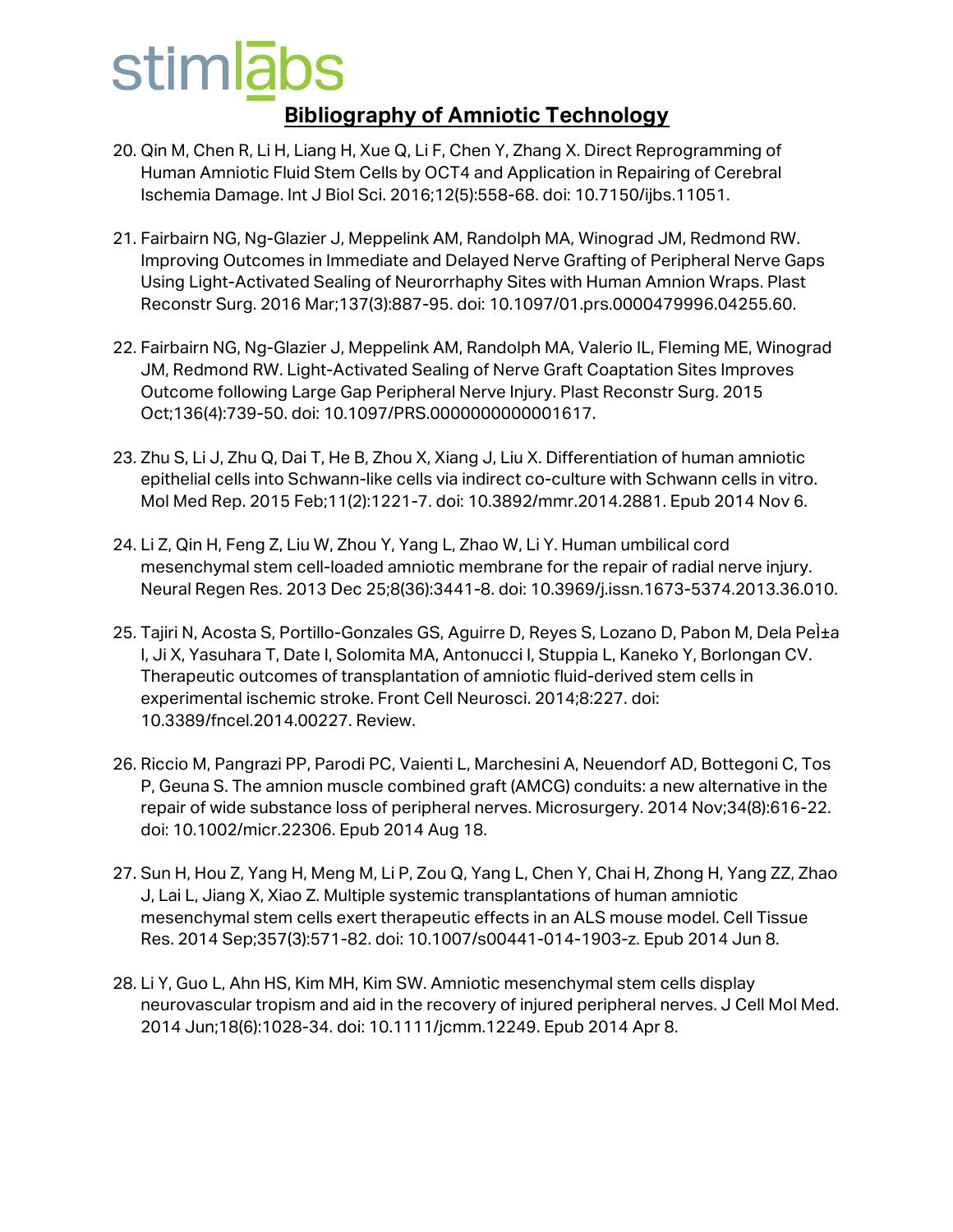### stimlabs **Bibliography of Amniotic Technology**

- 29. Kim EY, Lee KB, Kim MK. The potential of mesenchymal stem cells derived from amniotic membrane and amniotic fluid for neuronal regenerative therapy. BMB Rep. 2014 Mar;47(3):135-40. Review.
- 30. Kim KS, Kim HS, Park JM, Kim HW, Park MK, Lee HS, Lim DS, Lee TH, Chopp M, Moon J. Long-term immunomodulatory effect of amniotic stem cells in an Alzheimer's disease model. Neurobiol Aging. 2013 Oct;34(10):2408-20. doi: 10.1016/j.neurobiolaging.2013.03.029. Epub 2013 Apr 24.
- 31. Siemionow M, Uygur S, Ozturk C, Siemionow K. Techniques and materials for enhancement of peripheral nerve regeneration: a literature review. Microsurgery. 2013 May;33(4):318-28. doi: 10.1002/micr.22104. Epub 2013 Apr 9. Review.
- 32. Yan ZJ, Zhang P, Hu YQ, Zhang HT, Hong SQ, Zhou HL, Zhang MY, Xu RX. Neural stem-like cells derived from human amnion tissue are effective in treating traumatic brain injury in rat. Neurochem Res. 2013 May;38(5):1022-33. doi: 10.1007/s11064-013-1012-5. Epub 2013 Mar 10.
- 33. Jiao H, Shi K, Zhang W, Yang L, Yang L, Guan F, Yang B. Therapeutic potential of human amniotic membrane-derived mesenchymal stem cells in APP transgenic mice. Oncol Lett. 2016 Sep;12(3):1877-1883. Epub 2016 Jul 13.

#### **Wound care**

- 34. Miranda EP, Friedman A. Dehydrated Human Amnion/Chorion Grafts May Accelerate the Healing of Ulcers on Free Flaps in Patients With Venous Insufficiency and/or Lymphedema. Eplasty. 2016;16:e26.
- 35. Raphael A. A single-centre, retrospective study of cryopreserved umbilical cord/amniotic membrane tissue for the treatment of diabetic foot ulcers. J Wound Care. 2016 Jul;25 Suppl 7:S10-7. doi: 10.12968/jowc.2016.25.7.S10.
- 36. Morikawa K, Sotozono C, Inatomi T, Nakamura T, Yokoi N, Matsuo Y, Kinoshita S. [Indication and Efficacy of Amniotic Membrane Transplantation Performed under Advanced Medical Healthcare]. Nippon Ganka Gakkai Zasshi. 2016 Apr;120(4):291-5. Japanese.
- 37. Hawkins B. The Use of Micronized Dehydrated Human Amnion/Chorion Membrane Allograft for the Treatment of Diabetic Foot Ulcers: A Case Series. Wounds. 2016 May;28(5):152-7.
- 38. Zheng Y, Ji S, Wu H, Tian S, Wang X, Luo P, Fang H, Wang Z, Wang J, Wang Z, Xiao S, Xia Z. Acceleration of diabetic wound healing by a cryopreserved living dermal substitute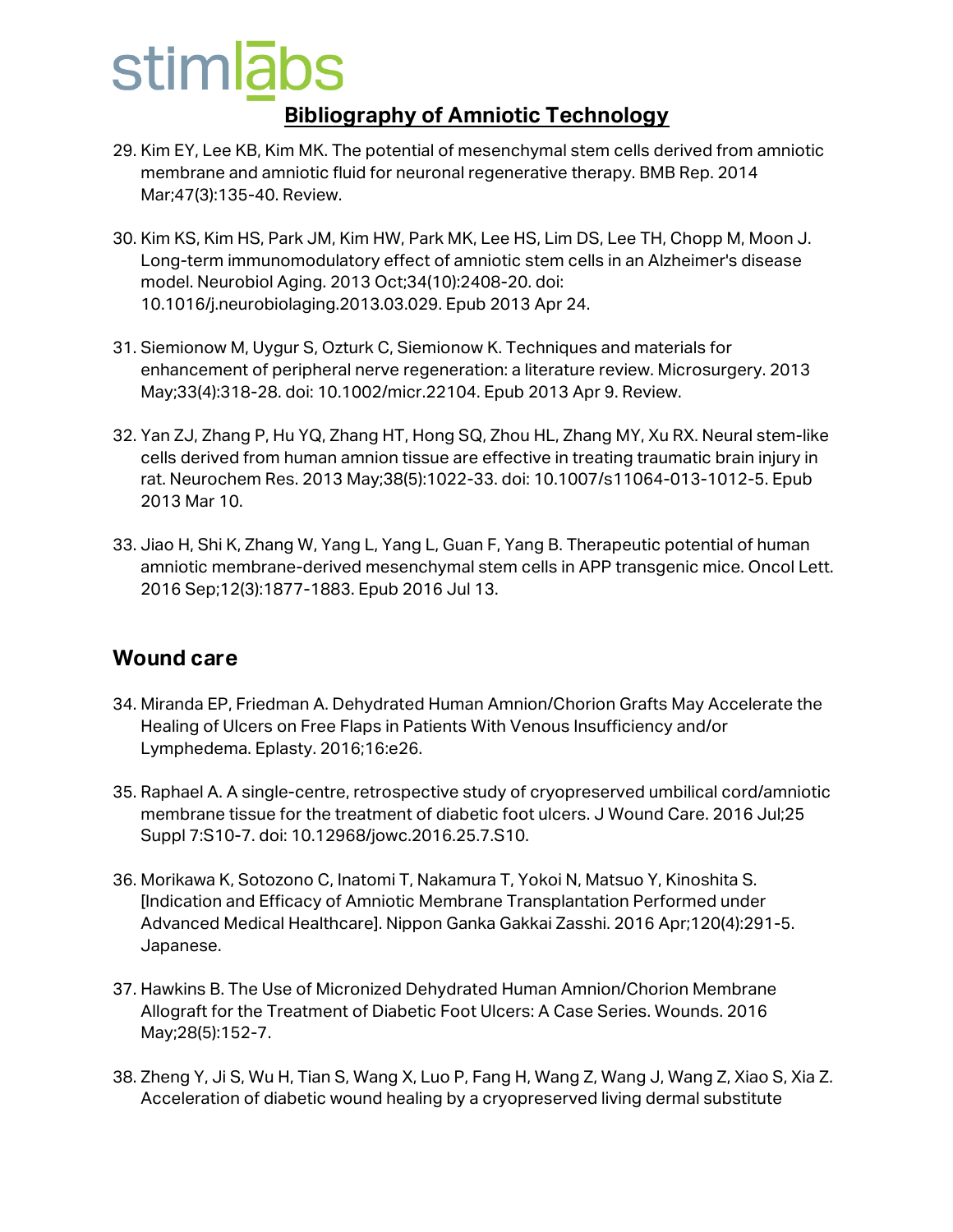#### **Bibliography of Amniotic Technology**

created by micronized amnion seeded with fibroblasts. Am J Transl Res. 2015;7(12):2683- 93.

- 39. Ilic D, Vicovac L, Nikolic M, Lazic Ilic E. Human amniotic membrane grafts in therapy of chronic non-healing wounds. Br Med Bull. 2016 Mar;117(1):59-67. doi: 10.1093/bmb/ldv053. Epub 2016 Jan 12.
- 40. Zelen CM, Serena TE, Gould L, Le L, Carter MJ, Keller J, Li WW. Treatment of chronic diabetic lower extremity ulcers with advanced therapies: a prospective, randomised, controlled, multi-centre comparative study examining clinical efficacy and cost. Int Wound J. 2016 Apr;13(2):272-82. doi: 10.1111/iwj.12566. Epub 2015 Dec 23.
- 41. Mohamed Omer S, Krishna SM, Li J, Moxon JV, Nsengiyumva V, Golledge J. The efficacy of extraembryonic stem cells in improving blood flow within animal models of lower limb ischaemia. Heart. 2016 Jan;102(1):69-74. doi: 10.1136/heartjnl-2015-308322. Epub 2015 Nov 16. Review.
- 42. Serena TE, Yaakov R, DiMarco D, Le L, Taffe E, Donaldson M, Miller M. Dehydrated human amnion/chorion membrane treatment of venous leg ulcers: correlation between 4-week and 24-week outcomes. J Wound Care. 2015 Nov;24(11):530-4. doi: 10.12968/jowc.2015.24.11.530.
- 43. Jiang F, Ma J, Liang Y, Niu Y, Chen N, Shen M. Amniotic Mesenchymal Stem Cells Can Enhance Angiogenic Capacity via MMPs In Vitro and In Vivo. Biomed Res Int. 2015;2015:324014. doi: 10.1155/2015/324014. Epub 2015 Sep 27.
- 44. Snyder RJ, Ead J, Glick B, Cuffy C. Dehydrated Human Amnion/Chorion Membrane as Adjunctive Therapy in the Multidisciplinary Treatment of Pyoderma Gangrenosum: A Case Report. Ostomy Wound Manage. 2015 Sep;61(9):40-9.
- 45. Gould LJ, Gibbons G, Isseroff RR. Comparative effectiveness research in wound healing. Wound Repair Regen. 2015 Sep;23(5):781-2. doi: 10.1111/wrr.12361. No abstract available.
- 46. Fancher W, Desai S, Peterson A, Tung R. Aggressive Squamous Cell Carcinoma Within A Burn Scar Complicated by M. Fortuitum Infection: Combination Treatment With Antibiotic Therapy, Mohs Surgery, Amnion-Chorion Graft, and Low-Intensity Pulsed Dye Laser. Dermatol Surg. 2015 Sep;41(9):1079-82. doi: 10.1097/DSS.0000000000000407. No abstract available.
- 47. Riordan NH, George BA, Chandler TB, McKenna RW. Case report of non-healing surgical wound treated with dehydrated human amniotic membrane. J Transl Med. 2015 Jul 24;13:242. doi: 10.1186/s12967-015-0608-8.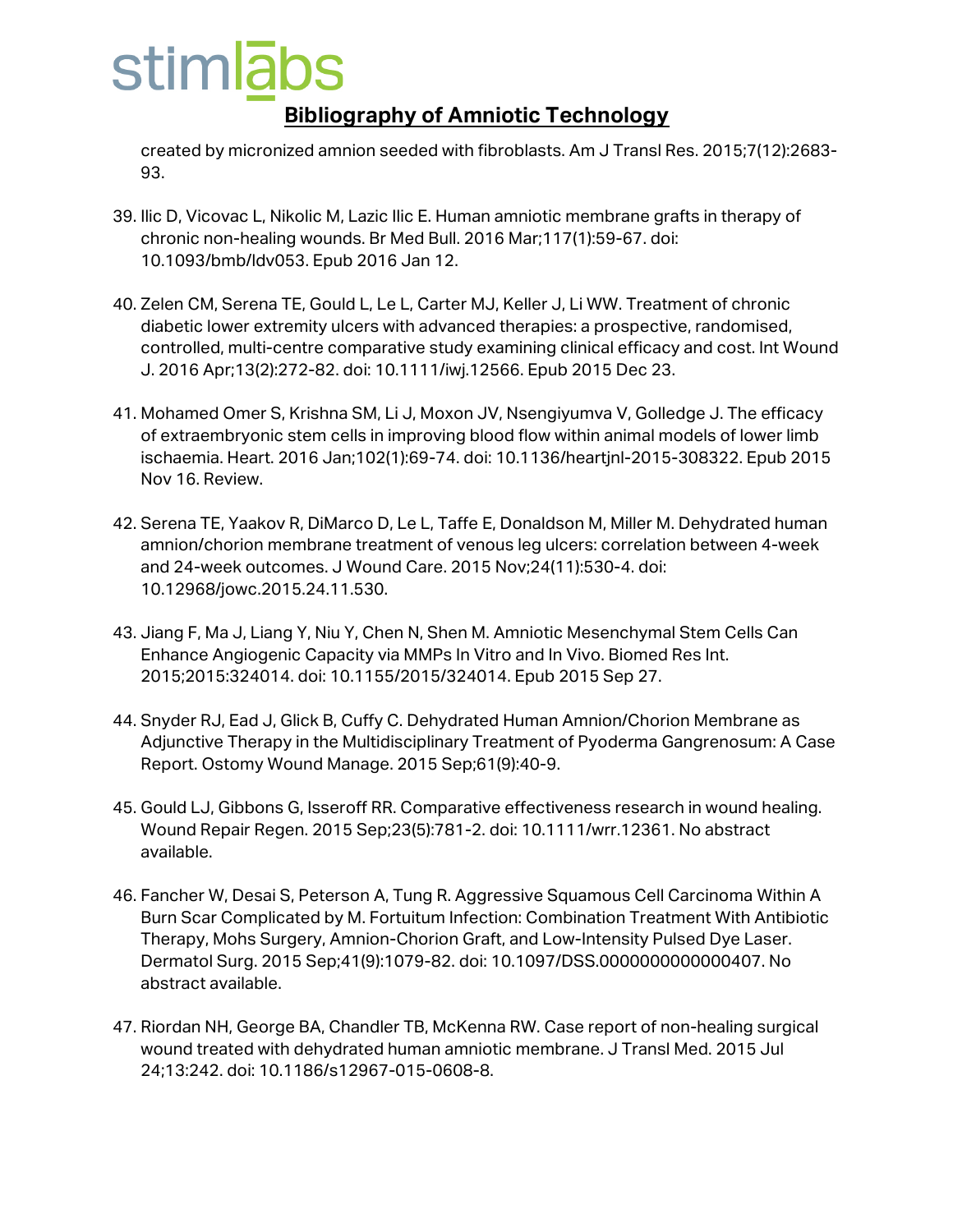- 48. Kirsner RS, Sabolinski ML, Parsons NB, Skornicki M, Marston WA. Comparative effectiveness of a bioengineered living cellular construct vs. a dehydrated human amniotic membrane allograft for the treatment of diabetic foot ulcers in a real world setting. Wound Repair Regen. 2015 Sep;23(5):737-44. doi: 10.1111/wrr.12332. Epub 2015 Sep 3.
- 49. Smiell JM, Treadwell T, Hahn HD, Hermans MH. Real-world Experience With a Decellularized Dehydrated Human Amniotic Membrane Allograft. Wounds. 2015 Jun;27(6):158-69.
- 50. Gholipourmalekabadi M, Bandehpour M, Mozafari M, Hashemi A, Ghanbarian H, Sameni M, Salimi M, Gholami M, Samadikuchaksaraei A. Decellularized human amniotic membrane: more is needed for an efficient dressing for protection of burns against antibioticresistant bacteria isolated from burn patients. Burns. 2015 Nov;41(7):1488-97. doi: 10.1016/j.burns.2015.04.015. Epub 2015 Jun 3.
- 51. Mrugala A, Sui A, Plummer M, Altman I, Papineau E, Frandsen D, Hill D, Ennis WJ. Amniotic membrane is a potential regenerative option for chronic non-healing wounds: a report of five cases receiving dehydrated human amnion/chorion membrane allograft. Int Wound J. 2016 Aug;13(4):485-92. doi: 10.1111/iwj.12458. Epub 2015 May 14.
- 52. Nevala-Plagemann C, Lee C, Tolar J. Placenta-based therapies for the treatment of epidermolysis bullosa. Cytotherapy. 2015 Jun;17(6):786-95. doi: 10.1016/j.jcyt.2015.03.006. Epub 2015 Mar 18. Review.
- 53. Penny H, Rifkah M, Weaver A, Zaki P, Young A, Meloy G, Flores R. Dehydrated human amnion/chorion tissue in difficult-to-heal DFUs: a case series. J Wound Care. 2015 Mar;24(3):104; 106-9; 111. doi: 10.12968/jowc.2015.24.3.104.
- 54. Dickerson JE Jr, Slade HB. Dehydrated amnion/chorion membrane and venous leg ulcers. Wound Repair Regen. 2015 Jan-Feb;23(1):141-2. doi: 10.1111/wrr.12257. Epub 2015 Apr 20. No abstract available.
- 55. Zelen CM, Gould L, Serena TE, Carter MJ, Keller J, Li WW. A prospective, randomised, controlled, multi-centre comparative effectiveness study of healing using dehydrated human amnion/chorion membrane allograft, bioengineered skin substitute or standard of care for treatment of chronic lower extremity diabetic ulcers. Int Wound J. 2015 Dec;12(6):724-32. doi: 10.1111/iwj.12395. Epub 2014 Nov 26.
- 56. Swan J. Use of Cryopreserved, Particulate Human Amniotic Membrane and Umbilical Cord (AM/UC) Tissue: A Case Series Study for Application in the Healing of Chronic Wounds. Surg Technol Int. 2014 Nov;25:73-8.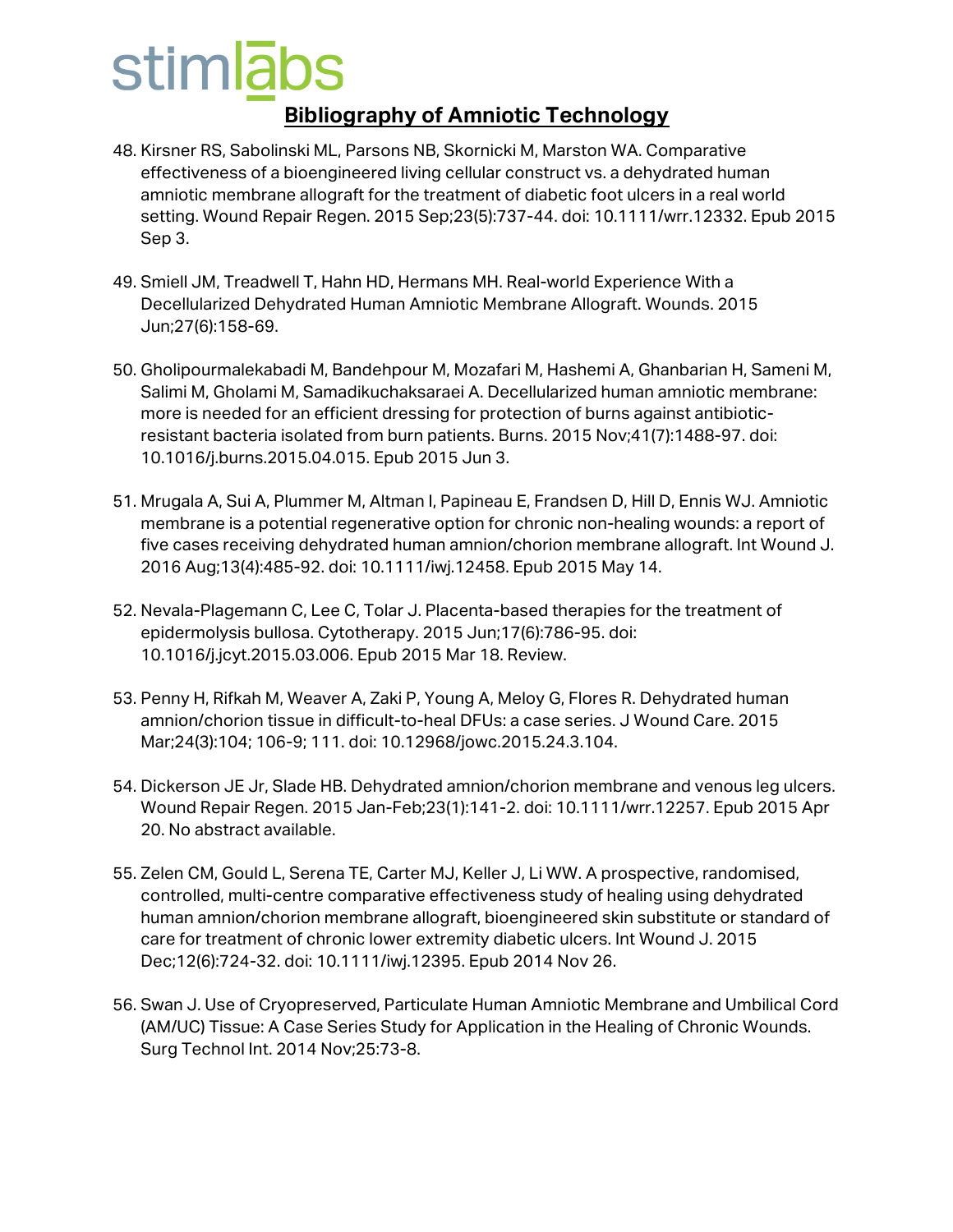- 57. Tenenhaus M, Greenberg M, Potenza B. Dehydrated human amnion/chorion membrane for the treatment of severe skin and tissue loss in an preterm infant: a case report. J Wound Care. 2014 Oct;23(10):490, 492-5. doi: 10.12968/jowc.2014.23.10.490.
- 58. Khalpey Z, Marsh KM, Ferng A, Riaz IB, Friedman M, Indik J, Avery R, Jokerst C, Oliva I. First in man: amniotic patch reduces postoperative inflammation. Am J Med. 2015 Jan;128(1):e5-6. doi: 10.1016/j.amjmed.2014.08.028. Epub 2014 Sep 16. No abstract available.
- 59. Serena TE, Carter MJ, Le LT, Sabo MJ, DiMarco DT; EpiFix VLU Study Group. A multicenter, randomized, controlled clinical trial evaluating the use of dehydrated human amnion/chorion membrane allografts and multilayer compression therapy vs. multilayer compression therapy alone in the treatment of venous leg ulcers. Wound Repair Regen. 2014 Nov-Dec;22(6):688-93. doi: 10.1111/wrr.12227. Epub 2015 Jan 8.
- 60. Koob TJ, Lim JJ, Zabek N, Massee M. Cytokines in single layer amnion allografts compared to multilayer amnion/chorion allografts for wound healing. J Biomed Mater Res B Appl Biomater. 2015 Jul;103(5):1133-40. doi: 10.1002/jbm.b.33265. Epub 2014 Aug 30.
- 61. Litwiniuk M, Grzela T. Amniotic membrane: new concepts for an old dressing. Wound Repair Regen. 2014 Jul-Aug;22(4):451-6. doi: 10.1111/wrr.12188. Review.
- 62. Loeffelbein DJ, Rohleder NH, Eddicks M, Baumann CM, Stoeckelhuber M, Wolff KD, Drecoll E, Steinstraesser L, Hennerbichler S, Kesting MR. Evaluation of human amniotic membrane as a wound dressing for split-thickness skin-graft donor sites. Biomed Res Int. 2014;2014:572183. doi: 10.1155/2014/572183. Epub 2014 Jun 9.
- 63. Kinzer M, Hingerl K, KÌ|nig J, Reinisch A, Strunk D, Huppertz B, Lang I. Mesenchymal stromal cells from the human placenta promote neovascularization in a mouse model inåÊvivo. Placenta. 2014 Jul;35(7):517-9. doi: 10.1016/j.placenta.2014.04.004. Epub 2014 Apr 26.
- 64. Fijan A, Hashemi A, Namazi H. A novel use of amniotic membrane for fingertip injuries. J Wound Care. 2014 May;23(5):255-8.
- 65. Hennerbichler S, Parolini O. Amnion: a versatile tissue and cell source in tissue repair and regeneration. Cell Tissue Bank. 2014 Jun;15(2):175. doi: 10.1007/s10561-014-9441-1. Epub 2014 Apr 27. No abstract available.
- 66. Koob TJ, Lim JJ, Massee M, Zabek N, Denoziere G. Properties of dehydrated human amnion/chorion composite grafts: Implications for wound repair and soft tissue regeneration. J Biomed Mater Res B Appl Biomater. 2014 Aug;102(6):1353-62. doi: 10.1002/jbm.b.33141. Epub 2014 Mar 25.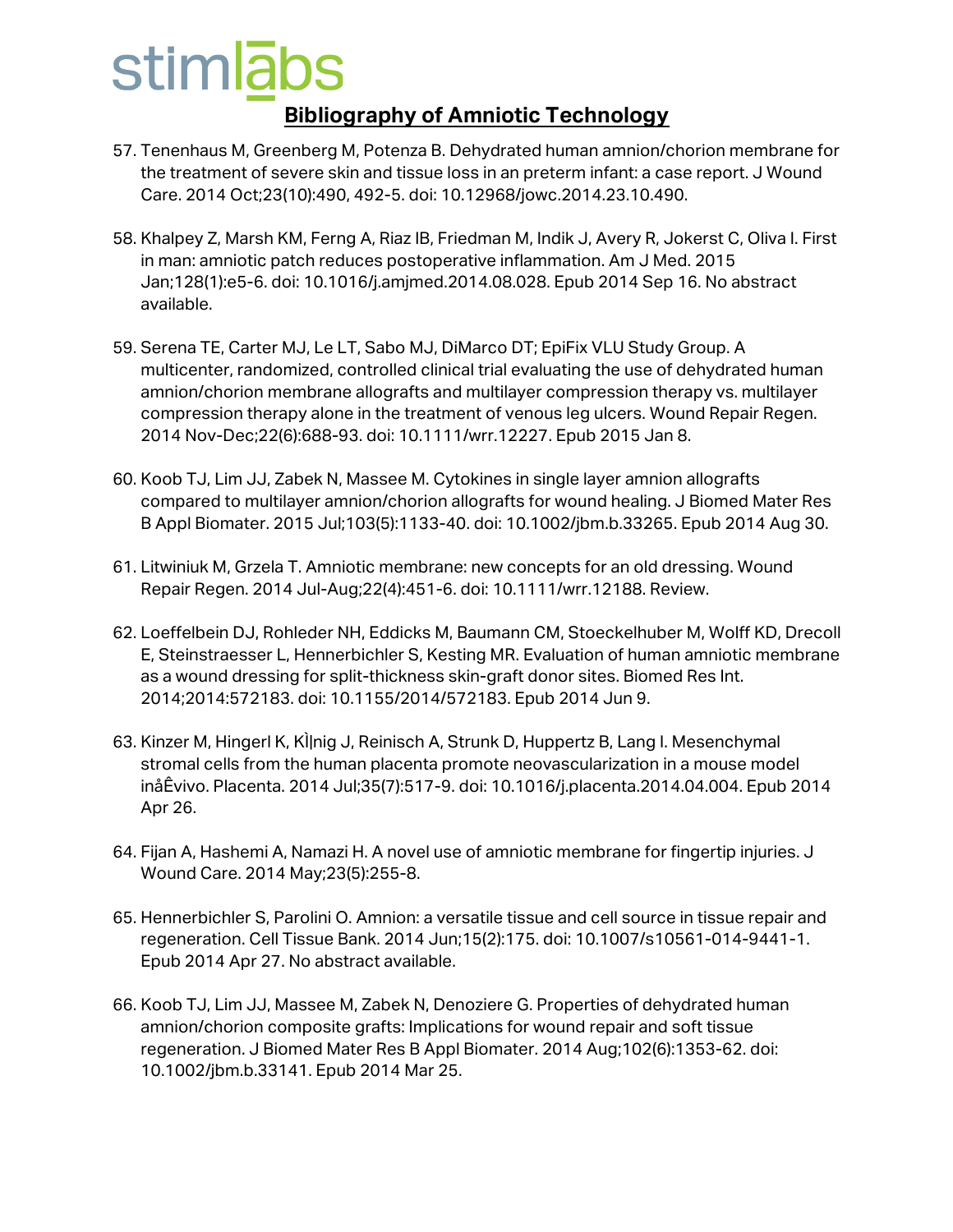- 67. Min S, Yoon JY, Park SY, Kwon HH, Suh DH. Clinical effect of bovine amniotic membrane and hydrocolloid on wound by laser treatment: prospective comparative randomized clinical trial. Wound Repair Regen. 2014 Mar-Apr;22(2):212-9. doi: 10.1111/wrr.12145.
- 68. Zelen CM, Serena TE, Snyder RJ. A prospective, randomised comparative study of weekly versus biweekly application of dehydrated human amnion/chorion membrane allograft in the management of diabetic foot ulcers. Int Wound J. 2014 Apr;11(2):122-8. doi: 10.1111/iwj.12242. Epub 2014 Feb 21.
- 69. Tauzin H, Rolin G, Viennet C, Saas P, Humbert P, Muret P. A skin substitute based on human amniotic membrane. Cell Tissue Bank. 2014 Jun;15(2):257-65. doi: 10.1007/s10561-014-9427-z. Epub 2014 Feb 16.
- 70. Zelen CM. An evaluation of dehydrated human amniotic membrane allografts in patients with DFUs. J Wound Care. 2013 Jul;22(7):347-8, 350-1.
- 71. Zelen CM, Serena TE, Denoziere G, Fetterolf DE. A prospective randomised comparative parallel study of amniotic membrane wound graft in the management of diabetic foot ulcers. Int Wound J. 2013 Oct;10(5):502-7. doi: 10.1111/iwj.12097. Epub 2013 Jun 7.
- 72. Mohammadi AA, Johari HG, Eskandari S. Effect of amniotic membrane on graft take in extremity burns. Burns. 2013 Sep;39(6):1137-41. doi: 10.1016/j.burns.2013.01.017. Epub 2013 Mar 21.
- 73. Kang M, Choi S, Cho Lee AR. Effect of freeze dried bovine amniotic membrane extract on full thickness wound healing. Arch Pharm Res. 2013 Apr;36(4):472-8. doi: 10.1007/s12272-013-0079-5. Epub 2013 Mar 20.
- 74. Sheikh ES, Sheikh ES, Fetterolf DE. Use of dehydrated human amniotic membrane allografts to promote healing in patients with refractory non healing wounds. Int Wound J. 2014 Dec;11(6):711-7. doi: 10.1111/iwj.12035. Epub 2013 Feb 15.
- 75. Mohammadi AA, Seyed Jafari SM, Kiasat M, Tavakkolian AR, Imani MT, Ayaz M, Tolide-ie HR. Effect of fresh human amniotic membrane dressing on graft take in patients with chronic burn wounds compared with conventional methods. Burns. 2013 Mar;39(2):349- 53. doi: 10.1016/j.burns.2012.07.010. Epub 2012 Aug 27.
- 76. Forbes J, Fetterolf DE. Dehydrated amniotic membrane allografts for the treatment of chronic wounds: a case series. J Wound Care. 2012 Jun;21(6):290, 292, 294-6.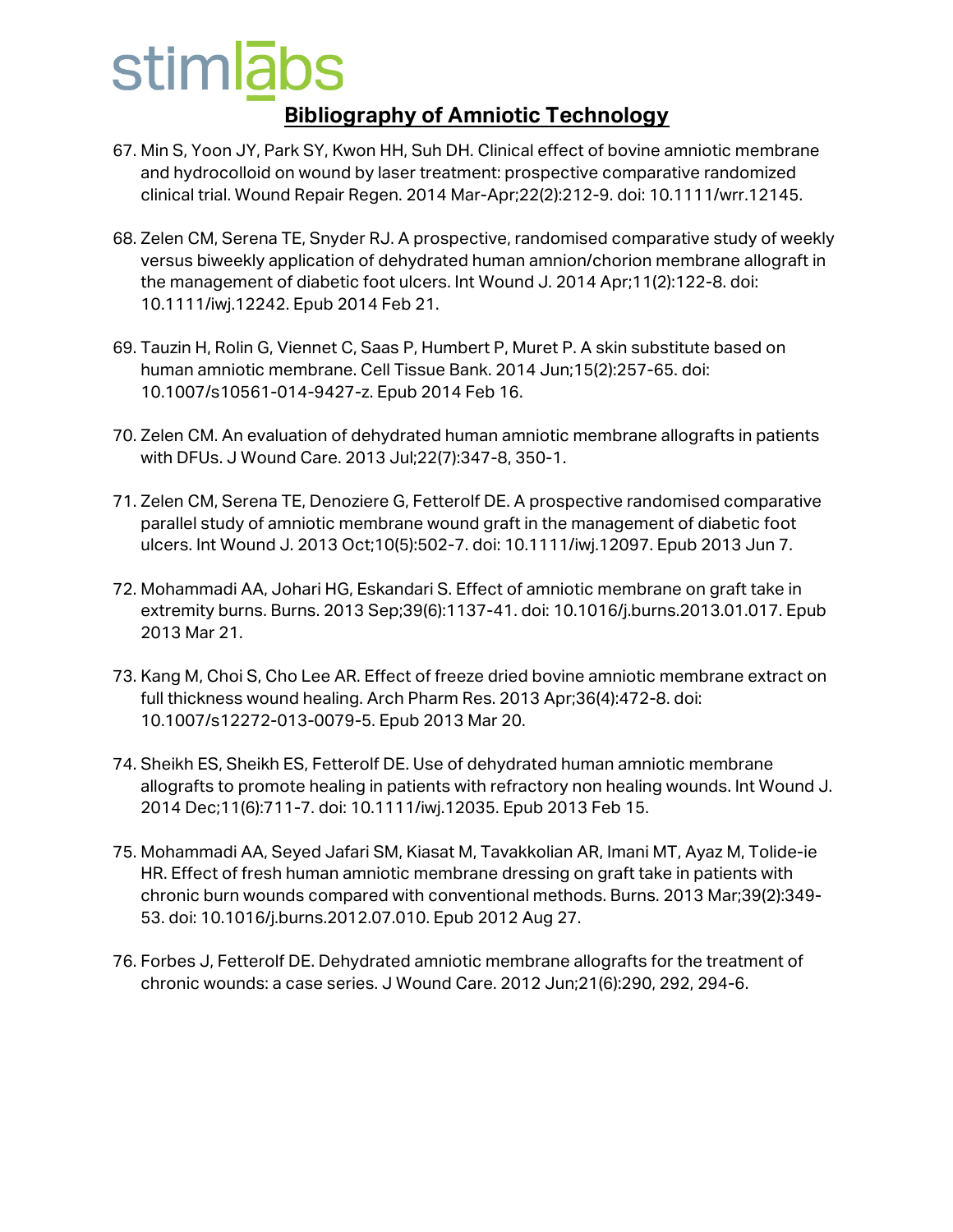#### **Bibliography of Amniotic Technology**

#### **Dental/ OMF**

- 77. Prabhasawat P, Ekpo P, Uiprasertkul M, Chotikavanich S, Tesavibul N, Pornpanich K, Luemsamran P. Long-term result of autologous cultivated oral mucosal epithelial transplantation for severe ocular surface disease. Cell Tissue Bank. 2016 Sep;17(3):491- 503. doi: 10.1007/s10561-016-9575-4. Epub 2016 Aug 9.
- 78. Qi F, Yoshida T, Koike T, Aizawa H, Shimane T, Li Y, Yamada S, Okabe M, Nikaido T, Kurita H. Construction and characterization of human oral mucosa equivalent using hyper-dry amniotic membrane as a matrix. Arch Oral Biol. 2016 May;65:26-34. doi: 10.1016/j.archoralbio.2016.01.011. Epub 2016 Jan 22.
- 79. Chakraborthy S, Sambashivaiah S, Kulal R, Bilchodmath S. Amnion and Chorion Allografts in Combination with Coronally Advanced Flap in the Treatment of Gingival Recession: A Clinical Study. J Clin Diagn Res. 2015 Sep;9(9):ZC98-ZC101. doi: 10.7860/JCDR/2015/12971.6572. Epub 2015 Sep 1.
- 80. Karalashvili L, Kakabadze A, Vyshnevska G, Kakabadze Z. ACELLULAR HUMAN AMNIOTIC MEMBRANE AS A THREE-DIMENSIONAL SCAFFOLD FOR THE TREATMENT OF MUCOGINGIVAL DEFECTS. Georgian Med News. 2015 Jul-Aug;(244-245):84-9.
- 81. Li W, Ma G, Brazile B, Li N, Dai W, Butler JR, Claude AA, Wertheim JA, Liao J, Wang B. Investigating the Potential of Amnion-Based Scaffolds as a Barrier Membrane for Guided Bone Regeneration. Langmuir. 2015 Aug 11;31(31):8642-53. doi: 10.1021/acs.langmuir.5b02362. Epub 2015 Jul 27.
- 82. Rosen PS, Froum SJ, Cohen DW. Consecutive Case Series Using a Composite Allograft Containing Mesenchymal Cells with an Amnion-Chorion Barrier to Treat Mandibular Class III/IV Furcations. Int J Periodontics Restorative Dent. 2015 Jul-Aug;35(4):453-60. doi: 10.11607/prd.2314.
- 83. Wu PH, Chung HY, Wang JH, Shih JC, Kuo MY, Chang PC, Huang YD, Wang PC, Chang CC. Amniotic membrane and adipose-derived stem cell co-culture system enhances bone regeneration in a rat periodontal defect model. J Formos Med Assoc. 2016 Mar;115(3):186-94. doi: 10.1016/j.jfma.2015.02.002.
- 84. Kiany F, Moloudi F. Amnion membrane as a novel barrier in the treatment of intrabony defects: a controlled clinical trial. Int J Oral Maxillofac Implants. 2015 May-Jun;30(3):639- 47. doi: 10.11607/jomi.3590.
- 85. Kumar A, Chandra RV, Reddy AA, Reddy BH, Reddy C, Naveen A. Evaluation of clinical, antiinflammatory and antiinfective properties of amniotic membrane used for guided tissue regeneration: A randomized controlled trial. Dent Res J (Isfahan). 2015 Mar-Apr;12(2):127-35.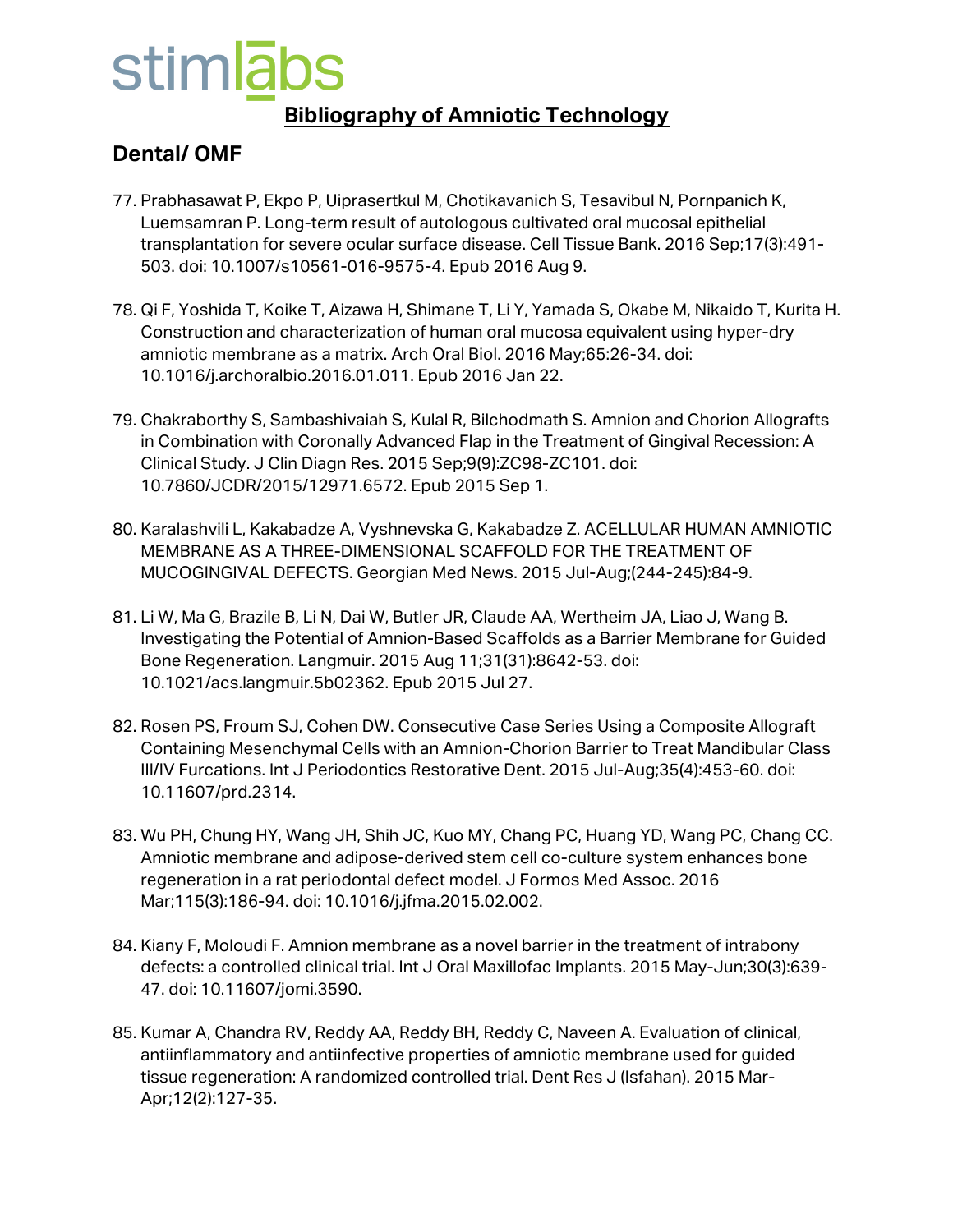### stimlabs **Bibliography of Amniotic Technology**

- 86. Tsuno H, Noguchi M, Okabe M, Tomihara K, Yoshida T, Nikaido T. Use of hyperdry amniotic membrane in operations for cleft palate: a study in rats. Br J Oral Maxillofac Surg. 2015 Apr;53(4):358-63. doi: 10.1016/j.bjoms.2015.01.018. Epub 2015 Feb 14.
- 87. Tuncel U, Kostakoglu N, Turan A, Markò F, GokÌ€e E, Erkorkmaz U. The use of temporalis muscle graft, fresh and cryopreserved amniotic membrane in preventing temporomandibular joint ankylosis after discectomy in rabbits. J Craniomaxillofac Surg. 2014 Dec;42(8):1868-76. doi: 10.1016/j.jcms.2014.07.005. Epub 2014 Aug 13.
- 88. Kar IB, Singh AK, Mohapatra PC, Mohanty PK, Misra S. Repair of oral mucosal defects with cryopreserved human amniotic membrane grafts: prospective clinical study. Int J Oral Maxillofac Surg. 2014 Nov;43(11):1339-44. doi: 10.1016/j.ijom.2014.07.018. Epub 2014 Aug 15.
- 89. Ghahroudi AA, Khorsand A, Rokn AR, Sabounchi SS, Shayesteh YS, Soolari A. Comparison of amnion allograft with connective tissue graft for root coverage procedures: a doubleblind, randomized, controlled clinical trial. J Int Acad Periodontol. 2013 Oct;15(4):101-12.
- 90. Zhang NN, Huang GL, Han QB, Hu X, Yi J, Yao L, He Y. Functional regeneration of irradiated salivary glands with human amniotic epithelial cells transplantation. Int J Clin Exp Pathol. 2013;6(10):2039-47.
- 91. Adachi K, Amemiya T, Nakamura T, Honjyo K, Kumamoto S, Yamamoto T, Bentley AJ, Fullwood NJ, Kinoshita S, Kanamura N. Human periodontal ligament cell sheets cultured on amniotic membrane substrate. Oral Dis. 2014 Sep;20(6):582-90. doi: 10.1111/odi.12176. Epub 2013 Sep 23.
- 92. Iwasaki K, Komaki M, Yokoyama N, Tanaka Y, Taki A, Honda I, Kimura Y, Takeda M, Akazawa K, Oda S, Izumi Y, Morita I. Periodontal regeneration using periodontal ligament stem celltransferred amnion. Tissue Eng Part A. 2014 Feb;20(3-4):693-704. doi: 10.1089/ten.TEA.2013.0017. Epub 2013 Dec 9.
- 93. Khademi B, Bahranifard H, Azarpira N, Behboodi E. Clinical application of amniotic membrane as a biologic dressing in oral cavity and pharyngeal defects after tumor resection. Arch Iran Med. 2013 Sep;16(9):503-6. doi: 013169/AIM.004.
- 94. Kesting MR, Wolff KD, Nobis CP, Rohleder NH. Amniotic membrane in oral and maxillofacial surgery. Oral Maxillofac Surg. 2014 Jun;18(2):153-64. doi: 10.1007/s10006-012-0382-1. Epub 2012 Dec 16. Review.
- 95. Sharma Y, Maria A, Kaur P. Effectiveness of human amnion as a graft material in lower anterior ridge vestibuloplasty: a clinical study. J Maxillofac Oral Surg. 2011 Dec;10(4):283- 7. doi: 10.1007/s12663-011-0230-0. Epub 2011 May 6.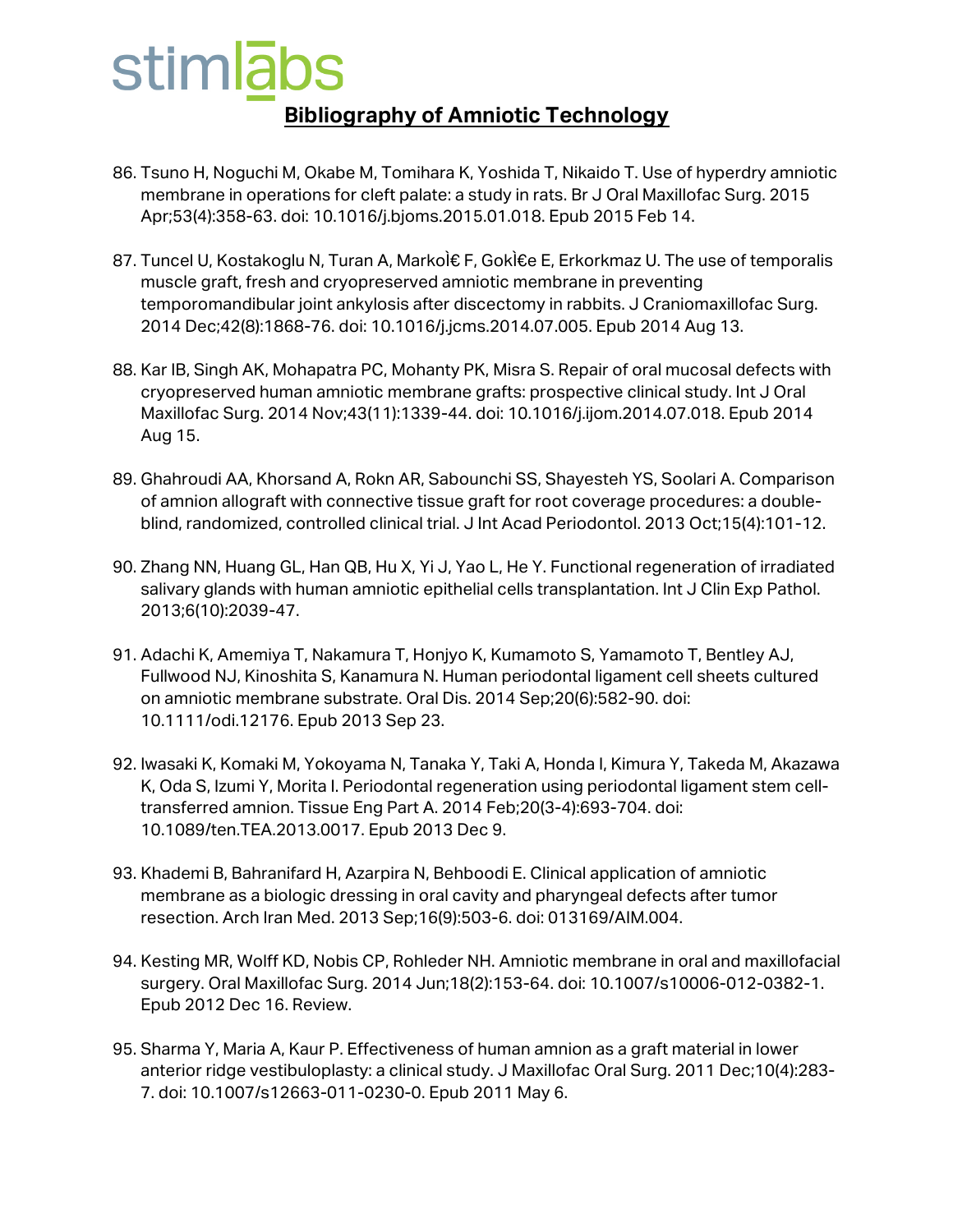### stimlabs **Bibliography of Amniotic Technology**

96. Tsuno H, Arai N, Sakai C, Okabe M, Koike C, Yoshida T, Nikaido T, Noguchi M. Intraoral application of hyperdry amniotic membrane to surgically exposed bone surface. Oral Surg Oral Med Oral Pathol Oral Radiol. 2014 Feb;117(2):e83-7. doi: 10.1016/j.oooo.2012.05.014. Epub 2012 Sep 12.

#### **ENT**

- 97. Kakabadze Z, Mardaleishvili K, Loladze G, Javakhishvili I, Chakhunasvili K, Karalashvili L, Sukhitashvili N, Chutkerashvili G, Kakabadze A, Chakhunasvili D. Clinical application of decellularized and lyophilized human amnion/chorion membrane grafts for closing postlaryngectomy pharyngocutaneous fistulas. J Surg Oncol. 2016 Apr;113(5):538-43. doi: 10.1002/jso.24163. Epub 2016 Jan 21.
- 98. Barret M, Pratico CA, Camus M, Beuvon F, Jarraya M, Nicco C, Mangialavori L, Chaussade S, Batteux F, Prat F. Amniotic membrane grafts for the prevention of esophageal stricture after circumferential endoscopic submucosal dissection. PLoS One. 2014;9(7):e100236. doi: 10.1371/journal.pone.0100236.
- 99. Iravani K, Hashemi SB, Tehrani M, Rashidi M. Amniotic membrane in reconstruction of larynx following chondrosarcoma resection: a case report. Am J Otolaryngol. 2014 Jul-Aug;35(4):520-3. doi: 10.1016/j.amjoto.2014.03.007. Epub 2014 Mar 26.
- 100. Kanazawa Y, Shojaku H, Okabe M, Fujisaka M, Takakura H, Tachino H, Tsubota M, Watanabe Y, Nikaido T. Application of hyperdry amniotic membrane patches without fibrin glue over the bony surface of mastoid cavities in canal wall down tympanoplasty. Acta Otolaryngol. 2012 Dec;132(12):1282-7. doi: 10.3109/00016489.2012.701329. Epub 2012 Nov 6.

#### **Urology/ OB GYN**

- 101. Dabrowski FA, Burdzinska A, Kulesza A, Chlebus M, Kaleta B, Borysowski J, Zolocinska A, Paczek L, Wielgos M. Mesenchymal Stem Cells from Human Amniotic Membrane and Umbilical Cord Can Diminish Immunological Response in an in vitro Allograft Model. Gynecol Obstet Invest. 2016 Sep 15. [Epub ahead of print]
- 102. Fouad H, Sabry D, Elsetohy K, Fathy N. Therapeutic efficacy of amniotic membrane stem cells and adipose tissue stem cells in rats with chemically induced ovarian failure. J Adv Res. 2016 Mar;7(2):233-41. doi: 10.1016/j.jare.2015.05.002. Epub 2015 May 30.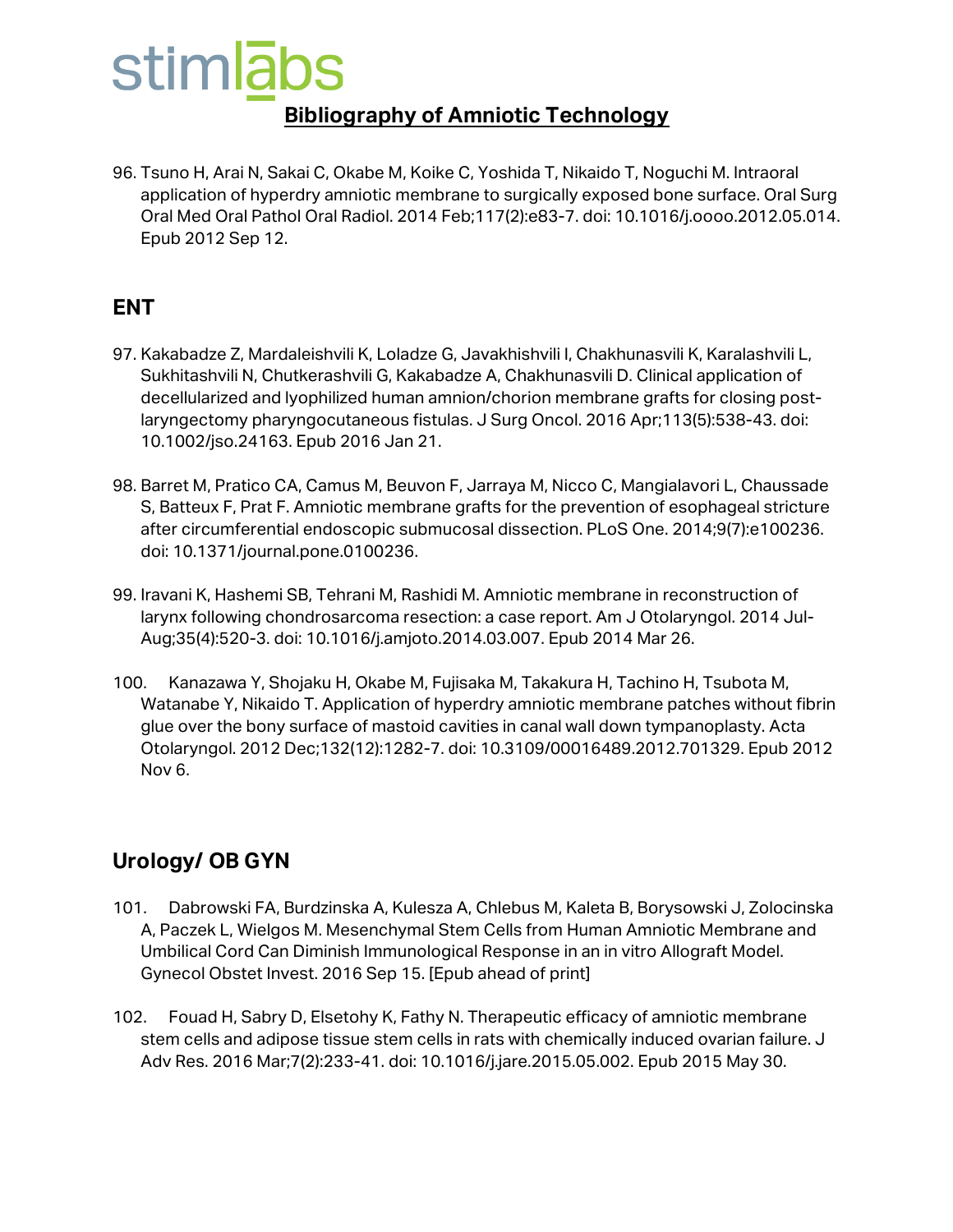- 103. Adamowicz J, Pokrywczy\_ãska M, Tworkiewicz J, Kowalczyk T, van Breda SV, Tyloch D, Kloskowski T, Bodnar M, Skopinska-Wisniewska J, Marsza\_âek A, Frontczak-Baniewicz M, Kowalewski TA, Drewa T. New Amniotic Membrane Based Biocomposite for Future Application in Reconstructive Urology. PLoS One. 2016;11(1):e0146012. doi: 10.1371/journal.pone.0146012.
- 104. Bosteels J, Weyers S, Kasius J, Broekmans FJ, Mol BW, D'Hooghe TM. Anti-adhesion therapy following operative hysteroscopy for treatment of female subfertility. Cochrane Database Syst Rev. 2015 Nov 9;(11):CD011110. doi: 10.1002/14651858.CD011110.pub2. Review.
- 105. Favaron PO, Carvalho RC, Borghesi J, AnunciaÌ€Ì£o AR, Miglino MA. The Amniotic Membrane: Development and Potential Applications - A Review. Reprod Domest Anim. 2015 Dec;50(6):881-92. doi: 10.1111/rda.12633. Epub 2015 Oct 29. Review.
- 106. Fenner A. Surgery: Amniotic membrane nerve wrap improves continence and potency outcomes after robotic prostatectomy. Nat Rev Urol. 2015 Mar;12(3):126. doi: 10.1038/nrurol.2015.15. Epub 2015 Feb 3. No abstract available.
- 107. Patel VR, Samavedi S, Bates AS, Kumar A, Coelho R, Rocco B, Palmer K. Dehydrated Human Amnion/Chorion Membrane Allograft Nerve Wrap Around the Prostatic Neurovascular Bundle Accelerates Early Return to Continence and Potency Following Robot-assisted Radical Prostatectomy: Propensity Score-matched Analysis. Eur Urol. 2015 Jun;67(6):977-80. doi: 10.1016/j.eururo.2015.01.012. Epub 2015 Jan 19.
- 108. GÌ\_ne\_Ù M, Umul M, GÌ\_ne\_Ù A, Altok M. Combination of the buccal mucosa and amniotic membrane: a novel approach for graft augmentation urethroplasty. Med Hypotheses. 2014 Dec;83(6):822-4. doi: 10.1016/j.mehy.2014.10.018. Epub 2014 Oct 28.
- 109. Salma U, Xue M, Md Sayed AS, Xu D. Efficacy of intrauterine device in the treatment of intrauterine adhesions. Biomed Res Int. 2014;2014:589296. doi: 10.1155/2014/589296. Epub 2014 Sep 1. Review.
- 110. Salehipour M, Izadpanah K, Safaei A, Kamranpoor M, Farsiani MR. Application of human amniotic membrane in canine penile tunica albuginea defect: first step toward an innovating new method for treatment of Peyronie's disease. Int Braz J Urol. 2014 May-Jun;40(3):400-7. doi: 10.1590/S1677-5538.IBJU.2014.03.15.
- 111. Roshanravan R, Ghahramani L, Hosseinzadeh M, Mohammadipour M, Moslemi S, Rezaianzadeh A, Safarpour AR, Rahimikazerooni S, Hosseini SV. A new method to repair recto-vaginal fistula: Use of human amniotic membrane in an animal model. Adv Biomed Res. 2014;3:114. doi: 10.4103/2277-9175.131033.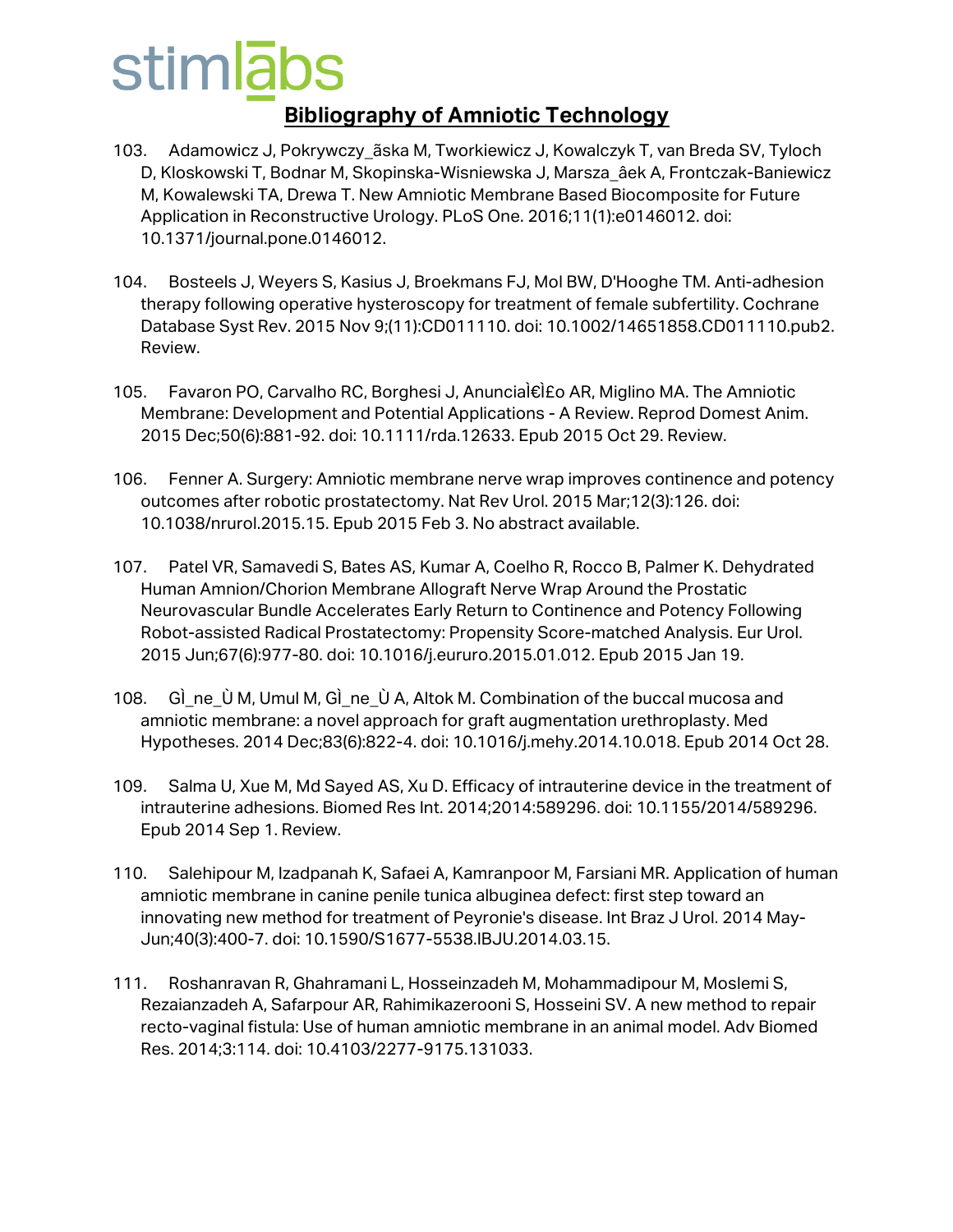#### **Bibliography of Amniotic Technology**

112. Luttrell SW. Amniotic membrane use for perineal healing: a re-discovery. Midwifery Today Int Midwife. 2014 Spring;(109):54. No abstract available.

#### **General Surgical**

- 113. Nassif J, Abbasi SA, Kechli MK, Boutary SS, Ghulmiyyah L, Khalifeh I, Abou Ghaddara H, Nassar AH. Effect of the Mode of Application of Cryopreserved Human Amniotic Membrane on Adhesion Formation after Abdomino-Pelvic Surgery in a Mouse Model. Front Med (Lausanne). 2016;3:10. doi: 10.3389/fmed.2016.00010.
- 114. Senthil-Kumar P, Ni T, Randolph MA, Velmahos GC, Kochevar IE, Redmond RW. A lightactivated amnion wrap strengthens colonic anastomosis and reduces peri-anastomotic adhesions. Lasers Surg Med. 2016 Jul;48(5):530-7. doi: 10.1002/lsm.22507. Epub 2016 Mar 21.
- 115. Ono M, Ohnishi S, Honda M, Ishikawa M, Hosono H, Onishi R, Nakagawa K, Takeda H, Sakamoto N. Effects of human amnion-derived mesenchymal stromal cell transplantation in rats with radiation proctitis. Cytotherapy. 2015 Nov;17(11):1545-59. doi: 10.1016/j.jcyt.2015.07.003. Epub 2015 Aug 6.
- 116. Ghahramani L, Jahromi AB, Dehghani MR, Ashraf MJ, Rahimikazerooni S, Rezaianzadeh A, Safarpour AR, Hosseini SV. Evaluation of repair in duodenal perforation with human amniotic membrane: An animal model (dog). Adv Biomed Res. 2014;3:113. doi: 10.4103/2277-9175.131029.
- 117. Di Loreto FP, Mangione A, Palmisano E, Cerda JI, Dominguez MJ, Ponce G, Bernaus M, Gaffuri S, Torresi G, Bianco S. Dried human amniotic membrane as an antiadherent layer for intraperitoneal placing of polypropylene mesh in rats. Surg Endosc. 2013 Apr;27(4):1435-40. doi: 10.1007/s00464-012-2604-x. Epub 2013 Feb 8.

#### **Lung / Liver/ Kidney/ Pancreas**

- 118. Guerra S, Mamede AC, Carvalho MJ, Laranjo M, Tralhito JG, Abrantes AM, Maia CJ, Botelho MF. Liver diseases: what is known so far about the therapy with human amniotic membrane? Cell Tissue Bank. 2016 Aug 22. [Epub ahead of print] Review.
- 119. Sant'Anna LB, Hage R, Cardoso MA, Arisawa EA, Cruz MM, Parolini O, Cargnoni A, Sant'Anna N. Anti-fibrotic effects of human amniotic membrane transplantation in established biliary fibrosis induced in rats. Cell Transplant. 2016 Aug 1. [Epub ahead of print]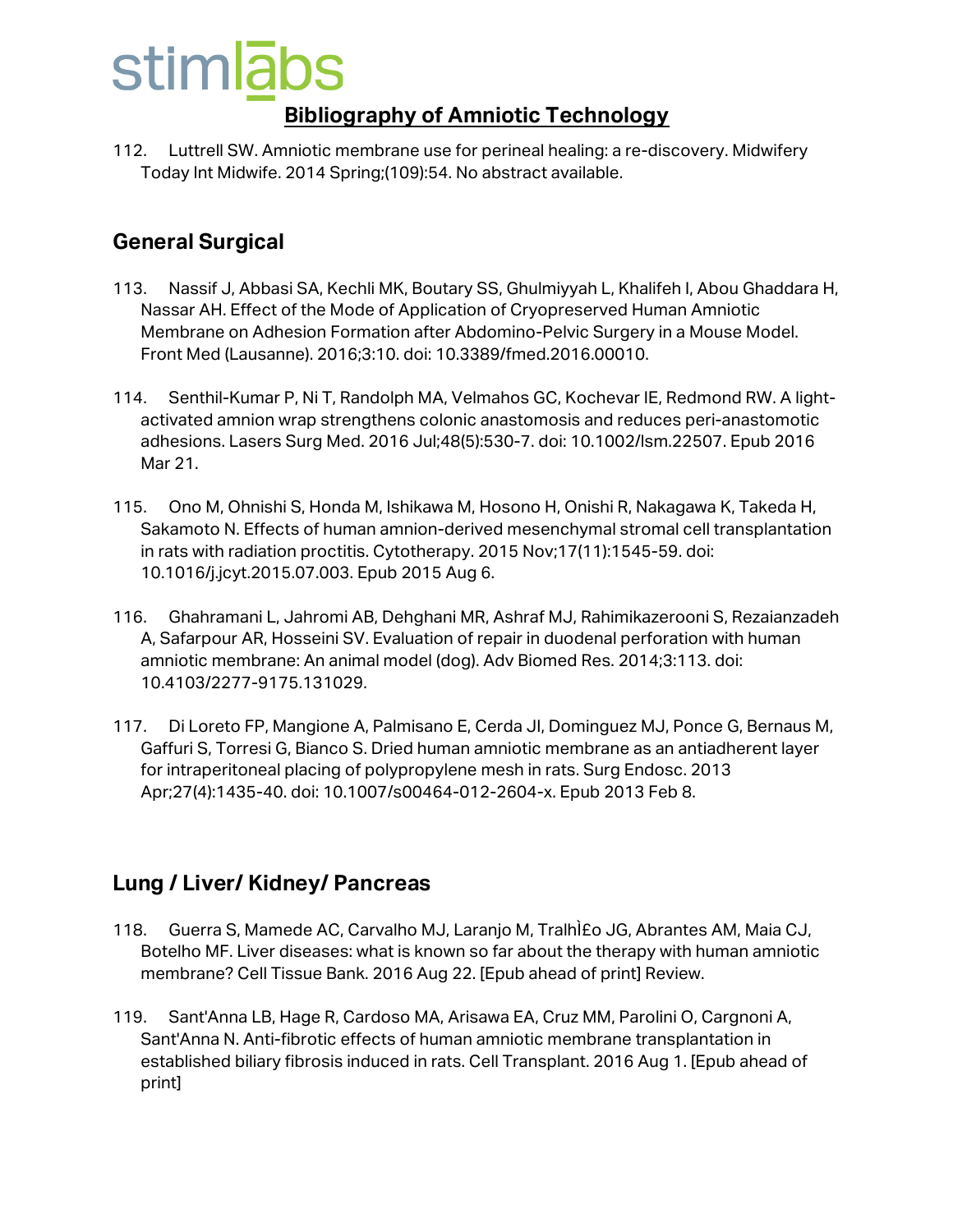- 120. Strom SC, Gramignoli R. Human amnion epithelial cells expressing HLA-G as novel cellbased treatment for liver disease. Hum Immunol. 2016 Sep;77(9):734-9. doi: 10.1016/j.humimm.2016.07.002. Epub 2016 Jul 27.
- 121. Lee PH, Tu CT, Hsiao CC, Tsai MS, Ho CM, Cheng NC, Hung TM, Shih DT. Antifibrotic Activity of Human Placental Amnion Membrane-Derived CD34+ Mesenchymal Stem/Progenitor Cell Transplantation in Mice With Thioacetamide-Induced Liver Injury. Stem Cells Transl Med. 2016 Jul 12. doi:pii: sctm.2015-0343. [Epub ahead of print]
- 122. Xu Y, Xiang J, Zhao H, Liang H, Huang J, Li Y, Pan J, Zhou H, Zhang X, Wang JH, Liu Z, Wang J. Human amniotic fluid stem cells labeled with up-conversion nanoparticles for imaging-monitored repairing of acute lung injury. Biomaterials. 2016 Sep;100:91-100. doi: 10.1016/j.biomaterials.2016.05.034. Epub 2016 May 24.
- 123. Kawakubo K, Ohnishi S, Fujita H, Kuwatani M, Onishi R, Masamune A, Takeda H, Sakamoto N. Effect of Fetal Membrane-Derived Mesenchymal Stem Cell Transplantation in Rats With Acute and Chronic Pancreatitis. Pancreas. 2016 May-Jun;45(5):707-13. doi: 10.1097/MPA.0000000000000541.
- 124. Sipahi M, ahin S, Arslan E, BÌ|rekci H, Metin B, CantÌ\_rk NZ. Effect of the Human Amniotic Membrane on Liver Regeneration in Rats. HPB Surg. 2015;2015:706186. doi: 10.1155/2015/706186. Epub 2015 Sep 17.
- 125. Kumar A, Alraiyes AH, Gildea TR. Amniotic Membrane Graft for Bronchial Anastomotic Dehiscence in a Lung Transplant Recipient. Ann Am Thorac Soc. 2015 Oct;12(10):1583-6. doi: 10.1513/AnnalsATS.201505-265CC. No abstract available.
- 126. Xu J, Zhang H, Li J, Li N. Research on liver regeneration driven by the amniotic membrane. Chin Med J (Engl). 2014;127(7):1382-4. No abstract available.
- 127. Carbone A, Paracchini V, Castellani S, Di Gioia S, Seia M, Colombo C, Conese M. Human amnion-derived cells: prospects for the treatment of lung diseases. Curr Stem Cell Res Ther. 2014;9(4):297-305. Review.
- 128. Vosdoganes P, Wallace EM, Chan ST, Acharya R, Moss TJ, Lim R. Human amnion epithelial cells repair established lung injury. Cell Transplant. 2013;22(8):1337-49. doi: 10.3727/096368912X657657. Epub 2012 Oct 4.
- 129. Ricci E, Vanosi G, Lindenmair A, Hennerbichler S, Peterbauer-Scherb A, Wolbank S, Cargnoni A, Signoroni PB, Campagnol M, Gabriel C, Redl H, Parolini O. Anti-fibrotic effects of fresh and cryopreserved human amniotic membrane in a rat liver fibrosis model. Cell Tissue Bank. 2013 Sep;14(3):475-88. doi: 10.1007/s10561-012-9337-x. Epub 2012 Aug 29.